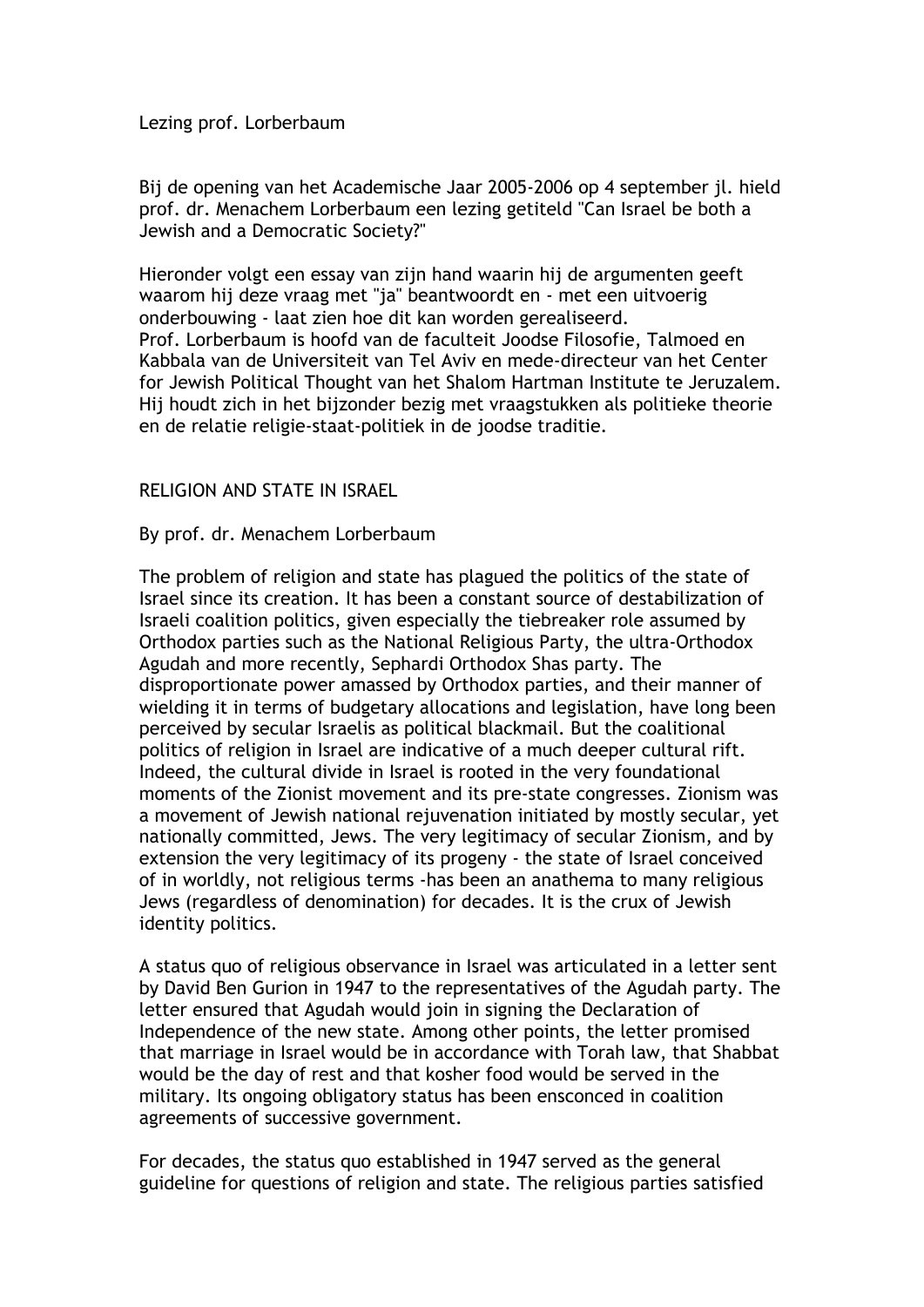in this achievement did not view a constitution as necessary or even helpful for ensuring Orthodox freedom of religious practice. On the contrary, if anything, a constitution would threaten to call into question the religious and ritualistic commitments the state had undertaken at the expense of the freedom from religion of those of its citizens that wished for it. So even though a constitutional process had begun in the early 1950s, the Orthodox parties were one of the principle groups (though not the only ones) that had little interest in its coming to fruition.

A status quo, however, is nothing but the armistice line of warring parties. It is not a moral document. It could therefore not ensure the long-term commitment that a value-laden constitutional agreement aspires to. Indeed, in the course of the 1990s the weight of the status quo waned as the renewed development of constitutional legislation in Israel gained momentum. New basic laws were added to the slowly advancing (but incomplete) constitutional process, most notably the basic law of "Human Dignity and Liberty." To be sure, these laws tried to take into account the complexity of Israeli identity politics. After declaring that "Basic human rights are founded upon recognition of the values of human beings, of the sanctity of their lives and of their being free," the basic law "Human Dignity and Liberty" then turns to expound its purpose: 'The purpose of this basic law is to protect human dignity and liberty so as to anchor in a basic law the values of the state of Israel as a Jewish and democratic state.1 The very legislation of "basic" laws seemed to signify what chief justice Aharon Barak declared to be a "constitutional revolution" equipping the Supreme Court with the legitimacy it needed for judicial review.

Though the religious parties supported the legislation of the basic laws, they feared the implications heralded by the activist liberal chief justice in the final decade of the twentieth century. The relations of religion and state in Israel thus entered a new phase, governed by an incomplete constitution and a no-longer existing status quo. This void was one of the factors leading to the most vigorous theocratic attacks against the sovereignty of the state of Israel in the name of the Jewish religion it had ever experienced in the fifty years of its existence. The haredi, ultra-Orthodox community, attacked the authority of the Supreme Court to sit in judgment, while the religious Zionist community attacked the legitimacy of the state to exercise sovereignty over matters of territory. Religious Zionism combined with ultra-Orthodoxy to undermine classic expressions of sovereignty with regard to policy and justice. These attacks did not only aim at the democratic character of the state but critiqued the very formation of human political agendas that are not religiously sanctioned. It was as much an attack on politics as worldly and prudential as upon democracy. Politics on their account must be guided and constrained by a divine agenda they are privy to.

These theocratically-inclined renunciations of state legitimacy were the immediate background for the assassination of Prime Minister Yitzhak Rabin. But while it is true that this primal act of violence, and later the outburst of the second intifada, caused these communities to recoil at the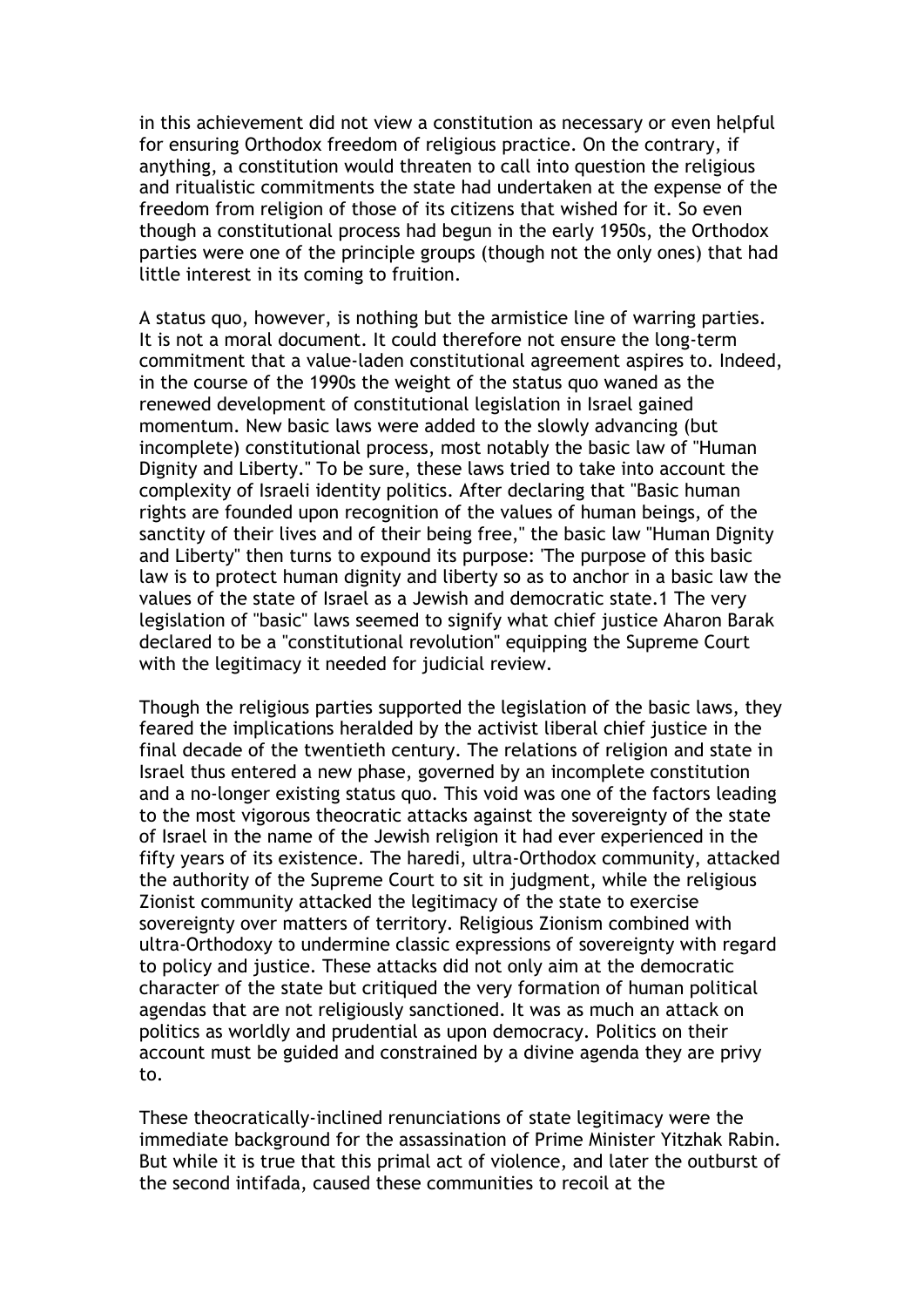consequences of their respective agendas, their withdrawal may yet prove merely temporary. For the accumulating efforts of de-legitimization of state sovereignty revealed the fact that the state of Israel has not succeeded in adequately addressing the place of religion in its political society. Despite the unique achievements of the creation of a thriving society, in economic and cultural terms, and of a state-sponsored thriving of religious learning and of religious communities, both secular and religious Israelis have come to a point that they do not understand what a "Jewish and democratic state" might even mean. Rather than signal the common denominator of Jewish Israelis, this definition in fact highlights the depths of their sense of disillusionment.

Furthermore, political ideologies are in need of contributing circumstances to thrive. In the case of Israel, it is the state itself that has provided circumstances beneficial to the growth of anti-political and anti-democratic theocratic religiosity and done little to curb these tendencies. Israel is the only western democracy that generously funds educational systems that teach students to disregard the authority of state law and that rewards the graduates of this educational system by exempting them from civil service. Given the consequences, we might argue that the Israeli political system's continuous reluctance to address the adequate place of religion in the polity is nothing short of criminal.

There is no doubt that the specific character of the Israeli parliamentary coalition system encourages sectarian politics and enhances the power of minority interests as opposed to the common weal. Even small improvements, such as raising the electoral threshold, can contribute greatly to the elimination of splinter groups from the parliamentary debate. Awareness of such technical avenues serves also to caution us against focusing too much on ideological differences, a vice to which the highly rhetorical Israeli political discourse is all too prone. Bloated ideological rhetoric is the best camouflage for political neglect. At the same time, we must identify the debates that seriously affect the very legitimacy of political society.

Our approach to questions of religion and state must therefore address both fundamental Jewish and political values on one hand, and the constitutional structures of the state that provide circumstances conditioning the political realization of values, on the other. I will not argue here against any specific ideology. Rather my purpose is to outline such values and institutional formulas that would enhance the stability, cohesiveness and justice of the state of Israel as a state of Jews but of non-Jews too, and one with a deeply rich and variegated ethnic, religious and cultural population.

#### "SEPARATION OF CHURCH AND STATE"

A classic modern solution for dealing with the tensions between religion and state is to call for a separation of the two. The creation of the modern republic has been inseparable from a renewed conception of the domains of politics and religion. Medieval empires and later, absolute monarchies,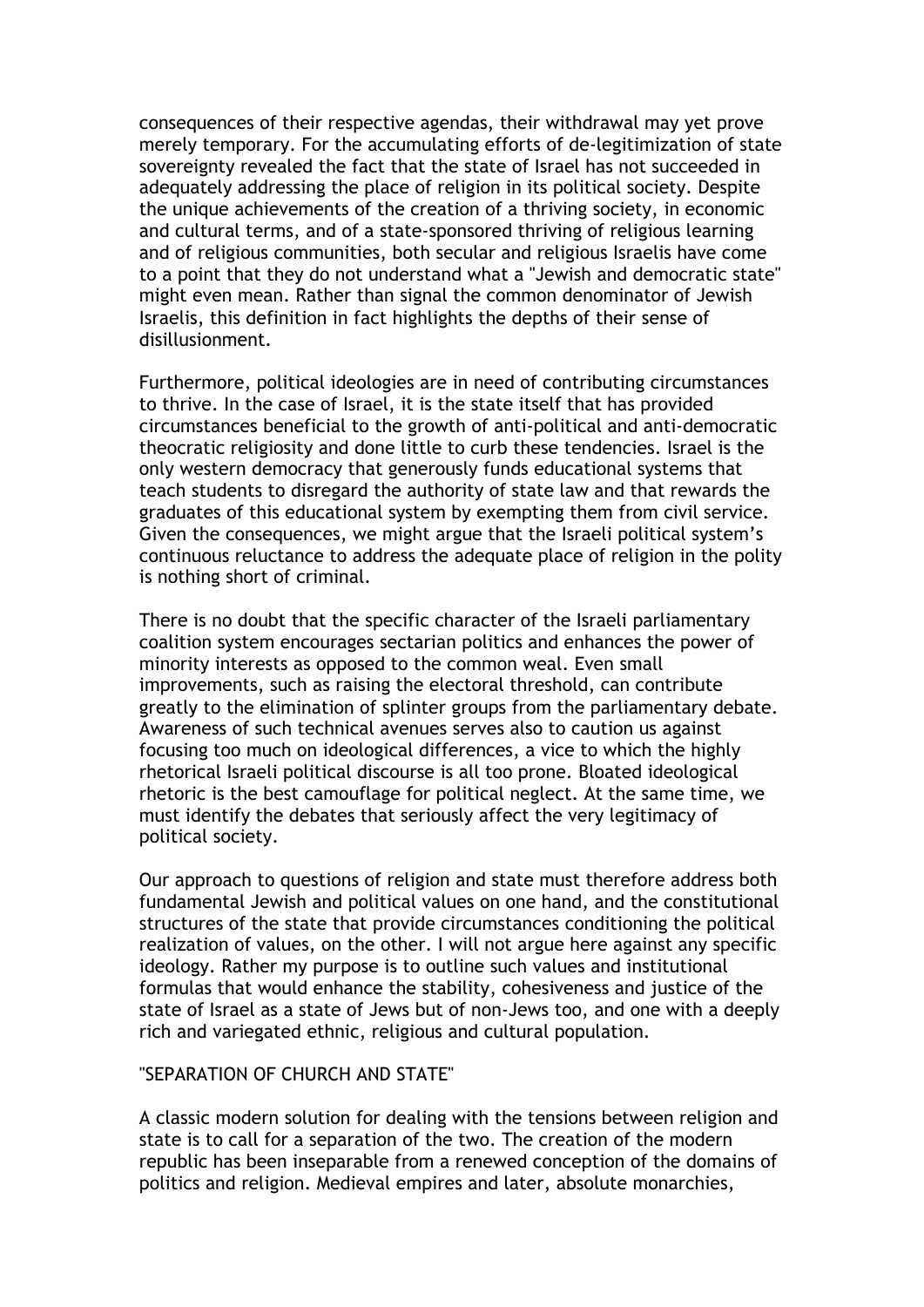sought political legitimacy in the church and in divine right theories. Modern republics, by contrast, are worldly in their conceptions of politics and in their sources of legitimacy. Therefore, constitutionally speaking, they have for the most part espoused a separation of church and state. Such a separation is understood to be beneficial for politics but no less for religion. It certainly helps ensure freedom of worship as a basic right in the liberal republics.

Yet, even so, a cursory look at the constitutions of modern polities reveals that there is no one formula for the adequate arrangement of the relations of church and state. Consider the following examples:

France is a secular republic. The church, and indeed all forms of religion, are barred from the public domain. A young Moslem woman's wish to attend a public school wearing a headscarf gives rise to a constitutional debate. The public domain here is not neutral with regard to religion but rather secularly committed. Religious symbols and affiliations must be kept out of the civil domain.

In contradistinction, the United States is not a secular polity. The Fourth Amendment declares that congress shall not establish a church. Yet this institutional separation of Church and State is meant to allow for an enriching interplay between religion and politics: [see the text on its coins:] "In God we trust." Today, it is impossible to conceive of a candidate for the American presidency who is not religiously committed. Furthermore, the profound Protestant character of the American polity is obvious when we consider that in its entire history the United States has had only one Catholic president.

Britain differs radically from both France and the United States. It is a constitutional monarchy, and the monarch is by virtue of office, head of the Church of England. Britain knows no constitutional separation of church and state. Yet it is a liberal society in so far as citizenship is not premised on religious affiliation and the state respects the freedom of religious association.

In contrast to an existing fundamental agreement with regard to specific civil rights, the constitutions of modern republics are radically divided as to the best arrangement of the religious and the political. Different countries have different histories, and various religions give rise to different practices and cultures. The institutional arrangements of church and state derive from the particular historical and cultural backgrounds of the people who are the citizens of the republic.

This holds true for the state of Israel, too. Simply calling for a separation of religion and state in Israel is not enough. More has to be said about the Jewish religion, the nature of the Israeli polity, and the specific nature of the hoped-for separation in order to judge what the best arrangement might be and to understand why this indeed is the case.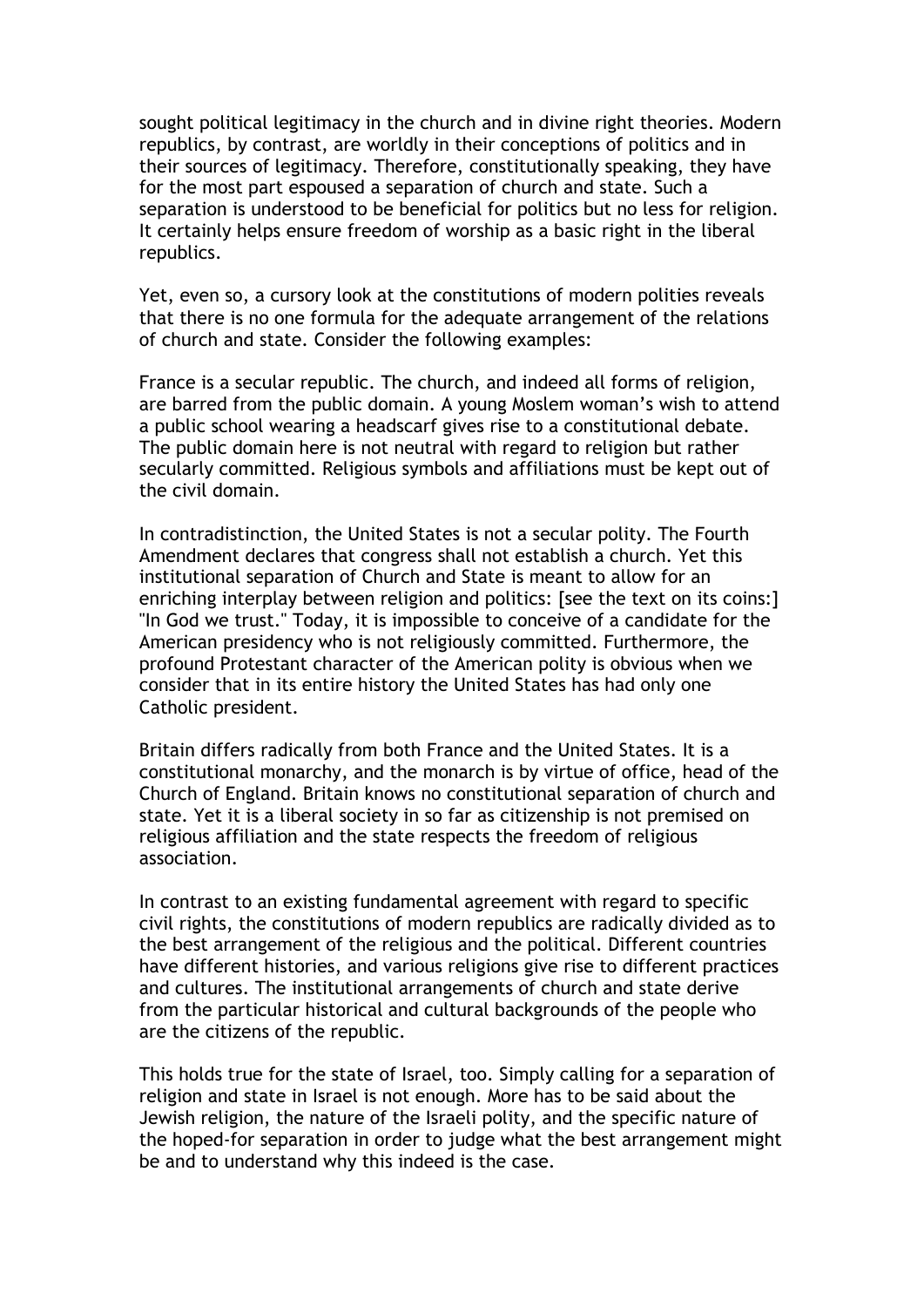## "A KINGDOM OF PRIESTS AND A HOLY PEOPLE"

John Locke's "Letter Concerning Toleration" is the founding document of the separationist position. Locke's predecessors, Thomas Hobbes and Barukh Spinoza, had cautioned vigorously of the dangers of an independent church, and espoused therefore a position of sovereign supremacy over the church. In contradistinction to these predecessors, Locke maintained that if the church agreed to accept the limitations incumbent upon a nongovernmental organization, the sovereign could afford, on his side, to relinquish the imposition of supremacy. Locke advocated turning the church from an institution with a stake in ruling to what we would recognize today as a Non-Governmental Organization (NGO).

Locke argued that two religious groups seemed to be principally unable to accept such an arrangement. Catholics, he argued, maintained not only a religious but a political loyalty to the Pope in Rome and were therefore suspect of a split loyalty with regard to the state. Similarly, Jews, because of the specifically political character of their religious commitment, could not countenance a separation of the civil and religious realms:

 For the commonwealth of the Jews, different in that from all others, was an absolute theocracy; nor was there, or could there be, any difference between that commonwealth and the church. The laws established there concerning the worship of one invisible Deity were the civil laws of that people, and a part of their political government, in which God himself was the legislator.2

Locke identifies the structural peculiarity of the Jewish religion. The Torah is a political project. Ordering the polity and prescribing the requisite ritual are complementary spheres of the one law aimed at creating a "kingdom of priests and a holy nation" (Ex. 19:6). The constitutional character of the "commonwealth of the Jews" is in turn derived from a specific political theology according to which "God Himself was legislator," or in other words, God was sovereign.

Locke thus makes three important arguments about the Jewish religion: (1) The Jewish religion is committed to a specific political theology wherein God is conceived of in political terms. He is sovereign. (And this presumably precludes human sovereignty). Put differently, Judaism is committed to a theocracy, to a polity wherein God reigns. (2) A Jewish commonwealth cannot therefore countenance a separation of the religious and the political for they are all part of the one law of God for ordering His polity, in terms of justice and in terms of worship. (3) By implication, Jews would not make for good citizens in a polity that would strive to separate the religious and the political.

Is Locke's account of Jewish political commitment correct? This question was first confronted in the eighteenth century by Moses Mendelssohn, who advocated the civil emancipation of Jews and the attainment of equal citizenship. Mendelssohn was mostly concerned with Locke's third point,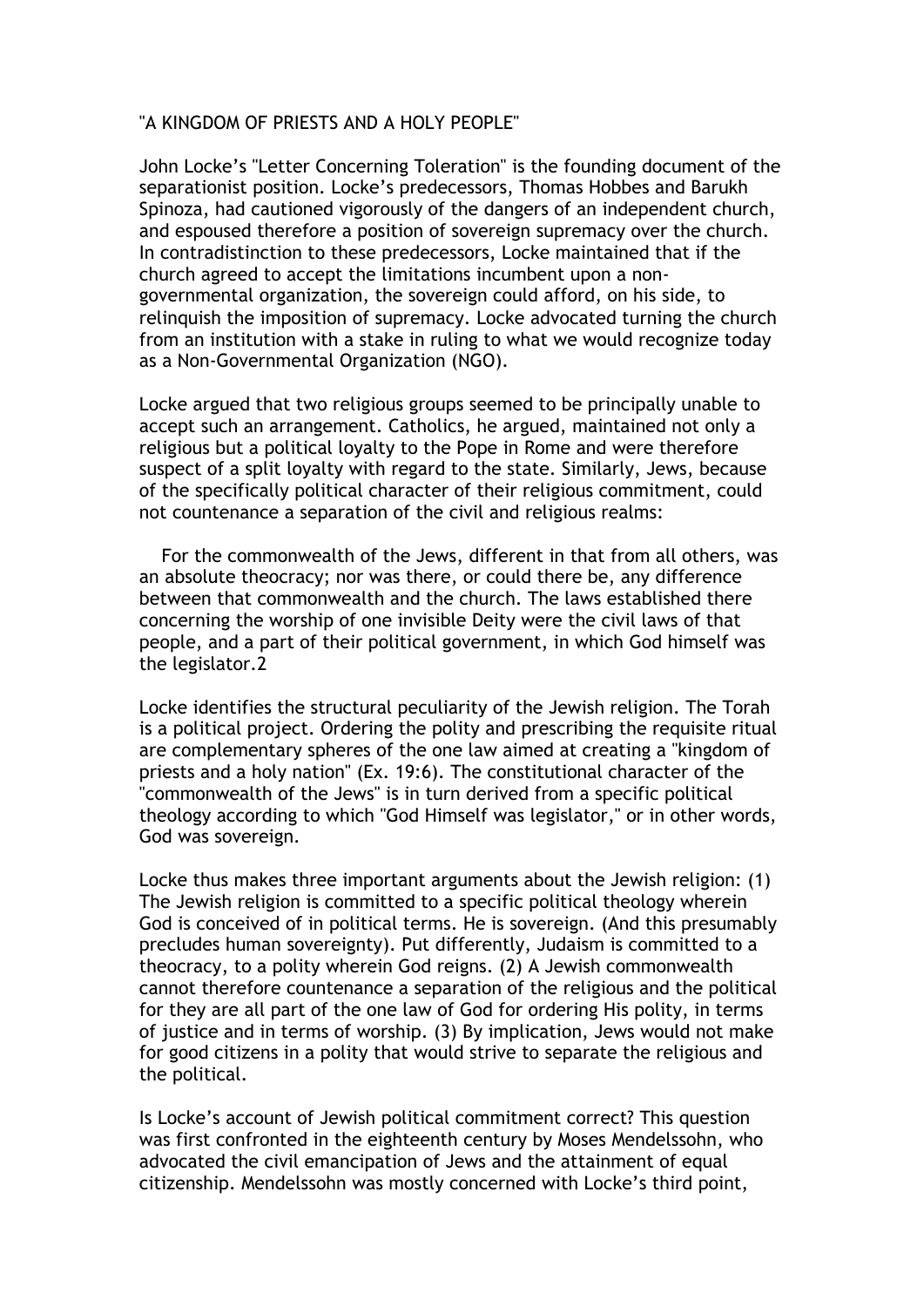because it implied that Jews were committed precisely to the kind of premodern ecclesiastical politics that would bar them from achieving citizenship. In his Jerusalem, Mendelssohn argued that the Torah was God's positive law addressed solely to the people of Israel. It is therefore inapplicable to a gentile polity. Moreover, exile precisely means a suspension of the Torah as a political program. The maxim "the law of the kingdom is law" guides Jewish exilic existence.

Mendelssohn's strategy of argumentation allayed the fears informing Locke's critique and proved the Jews of Europe eligible to the Lockean doctrine of toleration. Mendelssohn thus was able to formulate the basic adage of Jewish Diasporic existence in early modernity: Be a Jew at home and a citizen in public. This formula of Jewish politics was essentially liberal.

Our concern here, however, is with the character of a Jewish state. Is it capable of promoting the toleration Jews so dearly valued when it was extended to them at the advent of modernity? Can it generate a civic space inclusive of all Jewish denominations, of Jews and non-Jews of secular and religious commitments?

Answering these questions demands challenging Lock's understanding of Judaism. Locke, I will argue, was only partially correct. Although he correctly heard the voice of a certain strand in the Bible, it is not the only one, and it is certainly not the only strand existing in the rabbinic tradition. Yet, in order to correctly frame the argument, a qualification must be made. Our interpretations of rabbinic sources ought to respect fundamental cultural and historical divides: neither the biblical prophets nor the Rabbis were proto-liberals. The rise of modern republicanism necessitated new conceptions of politics and religion which were considered heretical in the eyes of the previously hegemonic Catholic Church. Pre-modern conceptions of Judaism are no different in this respect. Such conceptions view the advent of modernity as a crisis of authority and religiosity. My purpose is not to render such conceptions modern but to argue that there are sufficient resources available in the Jewish tradition for thinking differently about politics and religion.

### SECULARIZING THE POLITICAL

Locke's first point was that Judaism is committed to a theocracy, to a polity wherein God reigns. But what does this actually mean? What does this reign imply? If we turn to the Bible itself, one can argue that the Lockean reading is highly selective. The Torah raises a theocratic conception in the book of Exodus but also provides a thoroughgoing critique of its political viability. The book of Numbers is arguably a critique of the ideal-type of theocracy, the reign of Moses. The book painstakingly follows Moses' slow demise, and ultimate failure, as a political leader through numerous rebellions against his authority and his inability to address them adequately (one of the lowest points of which is the zealous taking of the law into private hands by Phinehas [Num. 25:1-15]). This is not to detract from Moses' foundational achievement of creating a people, but rather to say that the task of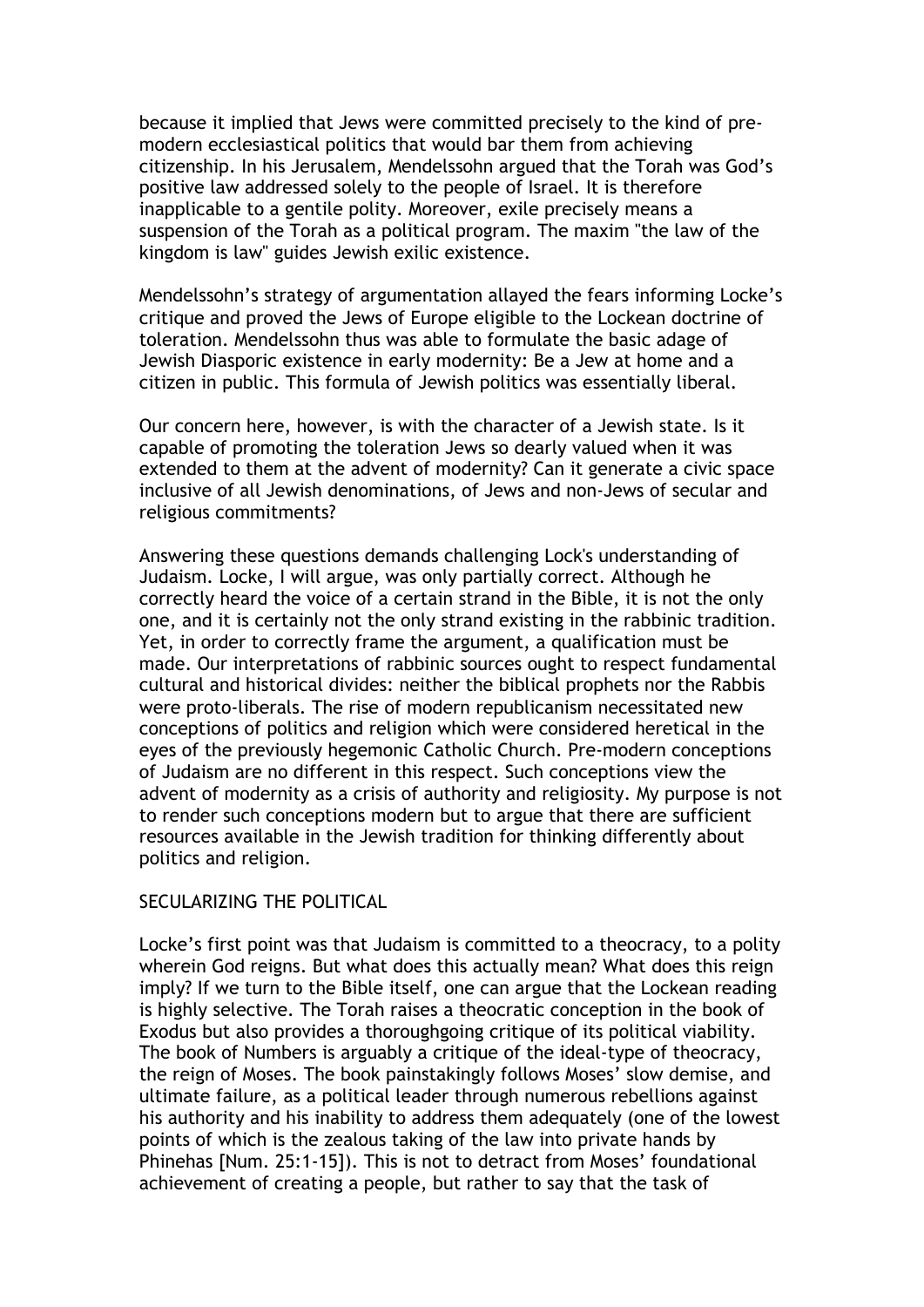mediator between God and the people was an impossible one that doomed him to failure.

The inner biblical critique of theocracy continues in the book of Judges that identifies God's reign with human anarchy: "In those days there was no king in Israel, each man did what was right in his own eyes." This verse is repeated (with slight variations) three times at the end of the book (18:1, 19:1, 21:25), stressing that idolatry, spilling of blood and incest - the cardinal sins of Judaism - are attendant to this anarchy. This critique leads finally to a new worldly conception of politics in its monarchic version, ultimately sanctioned by God.

The Bible then not only raises the ideal of divine reign but also arguably critiques its implications with regard to the political institutions of human life. Its thorough exposition includes a forthright critique of the attempts to translate divine reign politically in human affairs. The attempt to implement direct divine rule proves to have a destructive effect on human life: it either corrodes leadership (as in the case of Moses) or is corrosive of fundamental values thus leading to anarchy (as in the case of the Judges).

In Rabbinic Judaism, the kingdom of heaven (malkhut shamayim) is neither a political institution nor (as the Christian bible would have it) a historical event. It is an ever-present and non-spatial normative domain one enters in the daily recitation of the Shema and the acceptance of the yoke of commandments.3 Politically speaking, the Mishnah endorses the worldliness of politics as the assumed rule, declaring, "the king neither judges [in the Sanhedrin] nor is subject to judgment" (Sanhedrin 2:3).4 The king is placed outside the domain of divine law. Ultimately, "there is none above him but the Lord his God" (Mishnah Horayot 3:3) – God Himself, but in fact not even His law.

Locke's second point – that Judaism cannot countenance a distinction between the religious and the civil domains – was long ago contested by leading medieval rabbinic authorities. These authorities were acutely aware of the inadequacy of halakhic norms for guiding society. In a famous responsum endorsing the extra-halakhic penal codes of medieval Jewish communities, the thirteenth-century scholar and communal leader, Rabbi Solomon ibn Adret (Rashba) writes the following:

 For if you were to restrict everything to the laws stipulated in the Torah and punish only in accordance with the Torah's penal [code] in cases of assault and the like, the world would be destroyed, because we would require two witnesses and [prior] warning. The Rabbis have already said that 'Jerusalem was destroyed only because they restricted their judgments to Torah law' (BT Bava Metzia 30b).5

Halakhic criminal procedure places impossibly tight restrictions on conviction. Criminals must be forewarned by the witnesses of the penalty incurred for such felonious action, and testimony must be given by two competent witnesses who saw the crime together. Such restriction, argues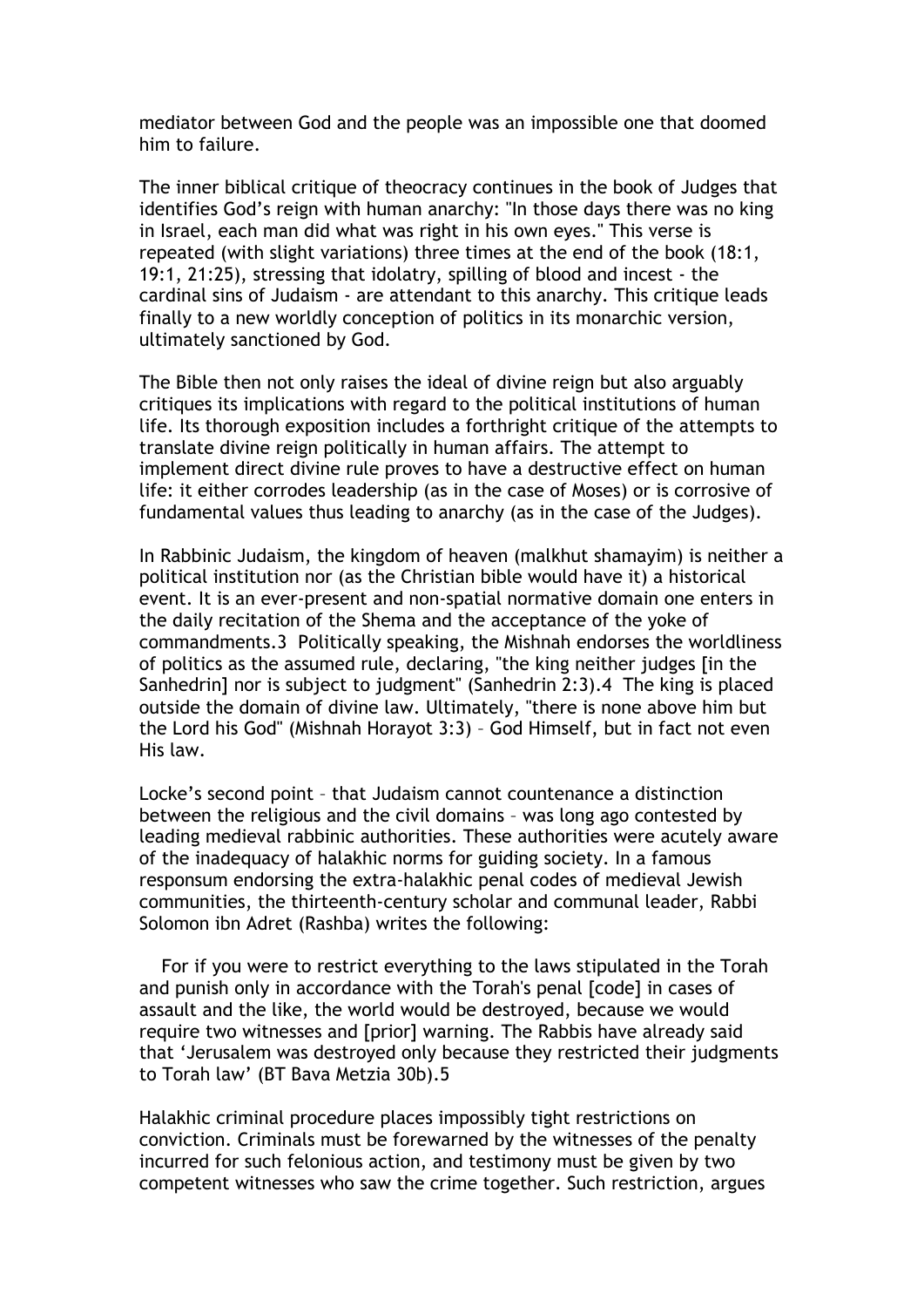Adret, are sure to lead to the destruction of society because they make conviction impossible.

It is important to stress that these restrictions are not arbitrary but were so construed by the rabbis in order to make capital conviction impossible. The inadequacy of halakhic criminal procedure is ultimately rooted in a critique of capital punishment.6 Adret, however, is clearly aware of the inadequacy of halakhah as a tool for social order and prescribes civil politics as the means for ensuring social order. Civil politics guided by concern for social order will better achieve its goal than the social law of religious halakhah. The pre-modern medieval Jewish community was a kahal kadosh, a holy community, devoted to a religious way of life predicated on divine law. Yet the Lockean notion of the one complete divine law including both civil and religious statutes never became the actual norm of Jewish communal life. In fact, it was the reasoned restriction of the application of divine law that ensured the political stability of the community.

Israeli society, of course, is a unique kind of Jewish society. Even if a messianic Jewish society were to be governed by a Lockean version of a complete Jewish law, the state of Israel is not constituted as such a society but is rather qualitatively different. Rabbi Isaac Halevi Herzog, the first chief rabbi of the state of Israel, correctly argued:

 "The very founding of the state [of Israel] is a kind of partnership. It is as if gentiles let us say even heathens ... agree to allow us to create a joint government in which we have a recognized pre-eminence and the state will bear our name."7

According to Herzog, the state of Israel is constituted upon a joint covenant of Jews and non-Jews together to create a political society whose public space is predominantly Jewish. Such a political entity is not the agent assumed by the Torah for executing its political commandments and vision. These commandments, argues Herzog:

 "are not addressed to particular individuals but to the governing body, [that is] to a Jewish government, whatever its formal [regime], that is sufficiently empowered to discharge them. These commandments were originally addressed to the Jewish people conquering the land, who became sovereign over it independently of the [other] nations. These are the Torah's background assumptions with regard to these commandments, as is self-evident. In the absence of this background, and given the realistic circumstances whereby this state is given … these commandments do not apply."8

According to this argument, the state of Israel is not charged with the implementation of the Torah's vision of a political society but it is, however, obliged not to openly legislate against Torah law. Such a stipulation goes well with the fundamental assumptions of freedom of religion in a democratic and liberal republic wherein the polity will not legislate to actively desecrate the actions prohibited by a religion.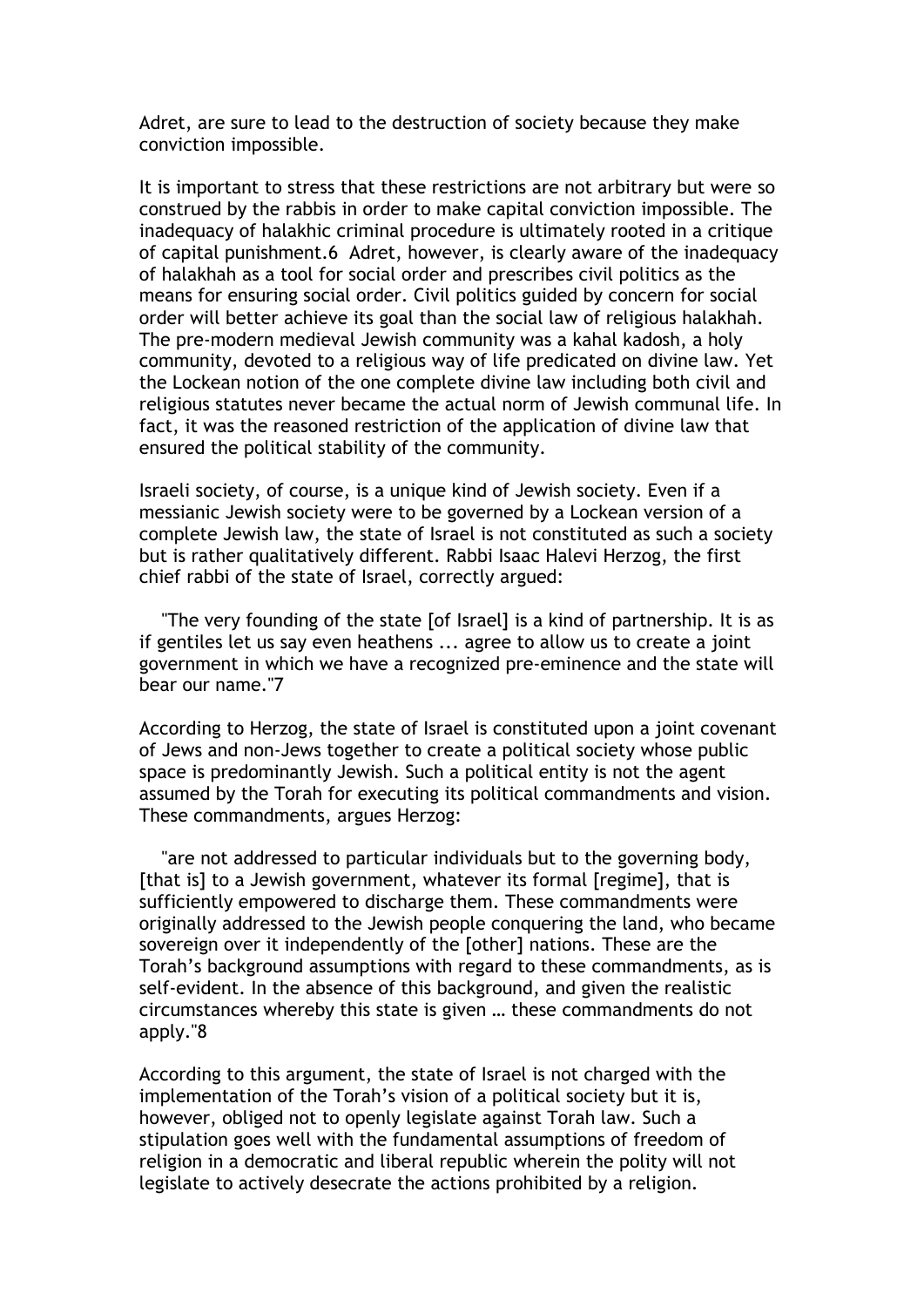# SYNAGOGUE AND STATE

The above critique of theocratic conceptions of Jewish law and politics and of their applicability to the state of Israel is not meant to deny the power of the theocratic impulse in the Jewish tradition. Theocratic impulses become destructive when they are conceived of as a foundation for a revolutionary politics, erroneously assuming the ability to provide an alternative institutional arrangement for human life. This occurs when the theocratic impulse is joined with the messianic yearning to overcome the constraints of human finitude and the partial character of human life, such as the unarticulated haredi ideal of a Torah state or the religious Zionist vision of politics as an instrument of divine history. The challenge of Jewish politics is to openly address this impulse and to tame it so it may serve as a source for constructive social criticism. Jewish politics must be worldly in character while always seeking to negotiate the place of the holy in human life. The great biblical prophets may serve as a model for us as well: they did not aspire to exercise power, but rather to serve as its conscience.

The task of constitution-making is to create guidelines for justly negotiating power. The best way for the state of Israel to promote the conscientious control of power is by encouraging Jewish religious pluralism and by strenuously affirming the value of freedom of religion. Rather than use value-neutral slogans like "Separation of Religion and State," civic education should espouse the value-laden discourse of freedom of religion. Furthermore, espousing freedom of religion does not necessarily entail a total separation of state and synagogue. We can best formulate the guidelines of an Israeli model by reconsidering the ones enumerated earlier.

The French model of a secularly committed state would not work in Israel because of the specific Israeli need to negotiate the holy in that it takes a blatantly anti-religious posture towards civic space. In the case of Israel, state commitment to secularism as an ideology is as detrimental as onesided religious commitments to the flourishing of its citizens. On the contrary, the state should equally promote the building of synagogues of different denominations and also support the building of mosques. Rather than de-value public space, the democratic debate must allow for citizens to endow their public space with their traditional values.

The American model is too strict in that it prohibits the state to fund the flourishing of religion in its society or in the ability of citizens to democratically determine the character of public space. The democratic value of creating an agreed-upon public space should carry a greater weight than the liberal directives advocating state neutrality. The democratic debate in Israel should allow the differences in society to surface in the parliamentary deliberation as to the Jewish cultural and religious character of public space.

Finally, the English model is close to Israel's in its recognition of a state clergy. It is important to stress that with regard to religions other than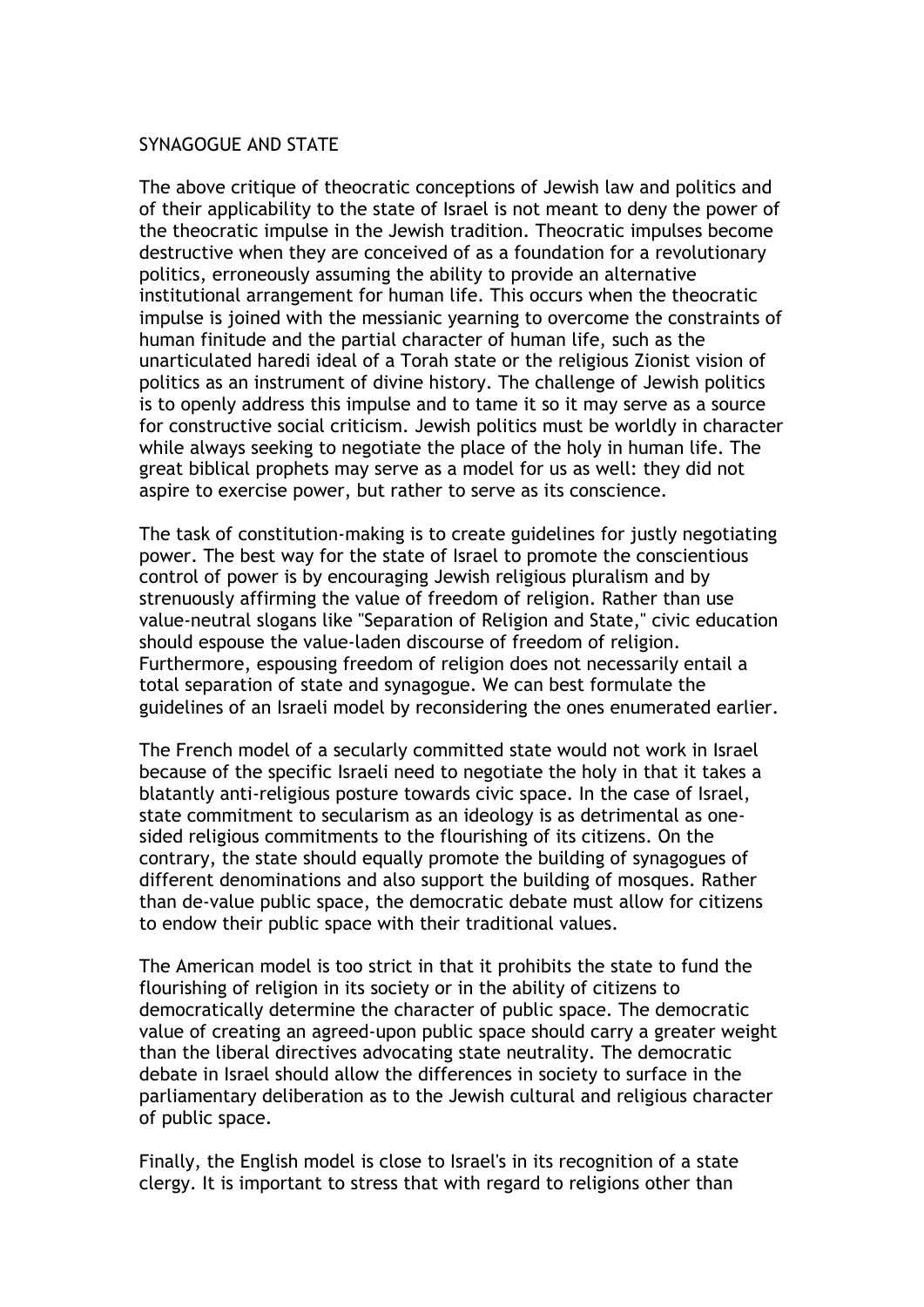Judaism the state of Israel has adopted the millet system of the Ottoman Empire and of the British mandate to recognize the respective autonomy of non-Jewish religious groups. But in the case of Judaism itself, the adoption of a state clergy violates the need for religious pluralism by lending state recognition to one of several major options of Jewish life thus ensuring an orthodox monopoly on marriage and divorce procedures.

The model emerging for Israel is that of a polity ideologically committed neither secularly nor religiously. It should therefore not have a state clergy, or at any rate no single-state clergy. The state should actively help to fund the entire variety of religious forms of life as a means of encouraging individual freedom of religion and freedom of religious association.

#### CONCLUSION: WOULD A WRITTEN CONSTITUTION MAKE A DIFFERENCE?

Since the assassination of Prime Minister Rabin much effort has been invested in furthering a written constitution for Israel by a diversely motivated group of promoters who hope that a written document with broad civic support will contribute to healing the deep rifts in Israeli society. Yet there are many specific and conflicting agendas in Israeli constitutional politics. Among the Jewish citizens advocating a constitution, Democrats hope that agreed-upon procedures for political life will mitigate conflict, Liberals hope that a constitution will provide the values necessary to constrain political debate and action and trump the initiatives of politically unreliable parliamentarians. The religious parties hope a written constitution will help enshrine state commitment to Orthodox values, or at least sanction the remnants of the religious-secular status quo of the early years of the state. Arab citizens would be satisfied if the state would live up to the values of freedom and equality it committed itself to in the Declaration of Independence of 1948. The more radical voices would like to strengthen an attenuation of the specifically Jewish commitments of the state. These latter interests highlight the biggest conundrum of Israeli constitution-making: easing the Jewish-Arab tensions necessitates a broadening of the civil character of political society while the inner Jewish rifts require a deepening of a Jewish common denominator.

It should be noted that there already exits a weighty body of constitutional ruling by the Israeli Supreme Court, and in that sense the Israeli system is closer to its parent British system, which does not have a written constitution. Still, there is no doubt that an agreed upon constitution would contribute to an easing of divisions in Israeli society. Yet, if my preceding analysis is correct the real problems in Israel are not a function of the lack of a written constitution but of a lack of political will to implement what is already possible.

Changing the electoral system, ceasing the funding of anti-civic educational system, and ending the exemption of haredi and Arab citizens from civil service are all possible without a written constitution and would not be promoted by its enactment. Even the Law of Rabbinic Jurisdiction (1953), that stipulates that only rabbinic courts will enact marriage and divorce of